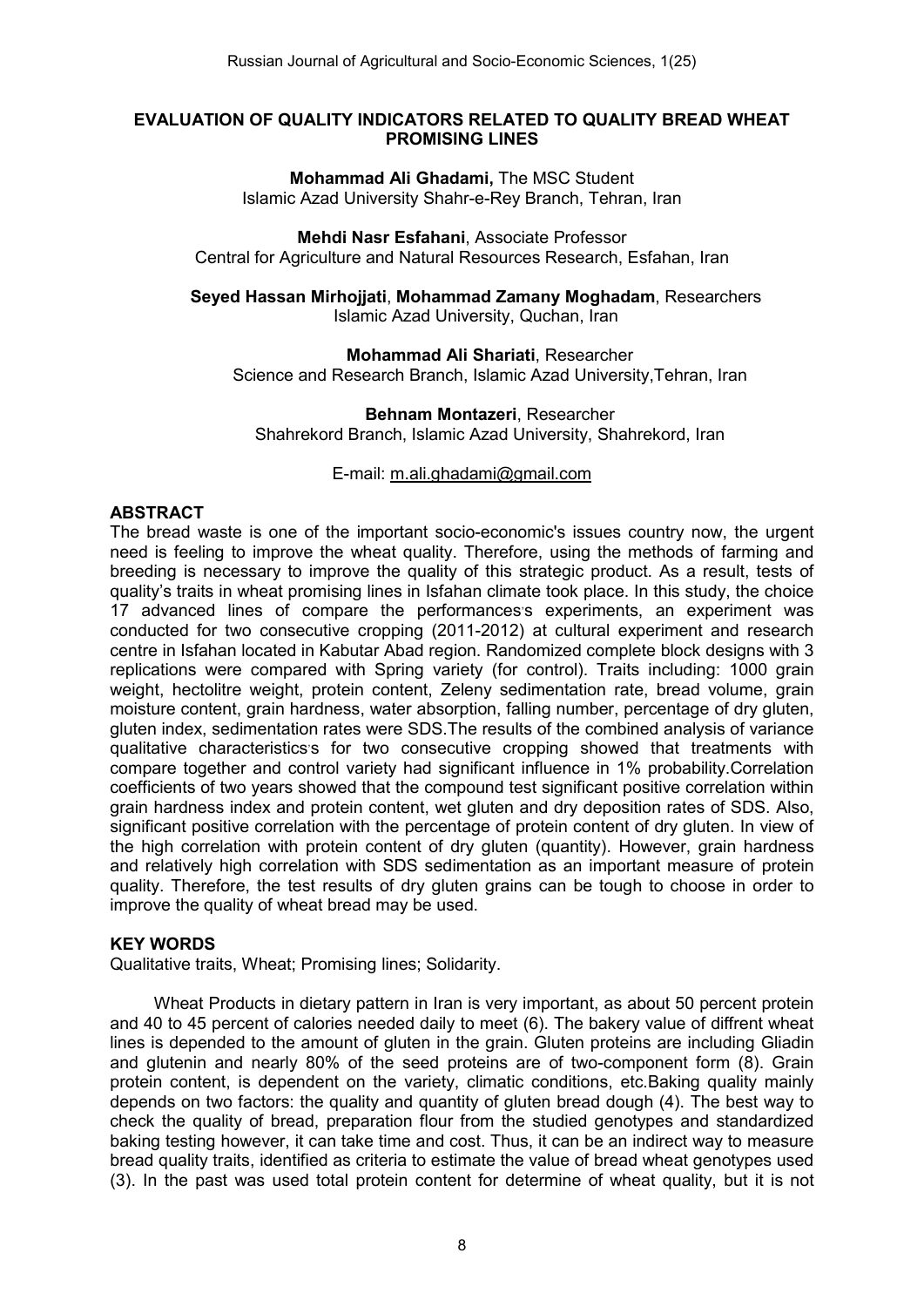suitable all proteins of wheat for bread-making quality and this property is only for gluten proteins. In addition to quantitative measurements, flour protein quality measurements were proposed. From existing methods can be noted to measure the sds sedimentation and zeleny sedimentation rate (3). Research in this direction in order to assess the quality attributes that affect seed quality in bread wheat, an experiment was conducted a randomized complete block design with four genotypes of wheat in three replications. Results indicated that seed hardiness index correlated significantly with protein content, SDS sedimentation and dry gluten content, also significant positive correlation within protein content, wet gluten content and dry gluten content was showed (1). Although the quality of grain to produce one of the important characteristics of high-yielding varieties of wheat breeding programs in the country, but a lot of work dont was done on it in iran. Research conducted on the quality was more on durum wheat (1). However, very little information about the quality of wheat bread. The key objectives of the present study were to determine the suitable selection of high-quality bakery bread cultivars that reduce waste, research on 17 lines of wheat compared with Spring variety (for control) at isfahan climate, in the field took place.

### MATERIALS AND METHODS

These experiments were conducted in two consecutive cropping (2011-2012) at cultural experiment and research centre in Isfahan located in Kabutar Abad region. Soil texture was loam clay. PH 0 to 30 cm soil depth averaged about 7/7, the electrical conductivity of about  $65/1$  dS m<sup>-1</sup> and soil bulk density  $5/1$  gram per cubic centimeter is. A randomized complete block design whith 3 replications was used. Treatments Including 17 advanced lines of wheat were compared with Spring variety (for control) (Table 1). At harvest time of each treatment, 500 grams of flour, for qualitative properties tests, at the Cereal Chemistry Laboratory located in Seed and Plant Improvement Institute, Karaj, were tested. Hectolitre weight, based on the number of 55-10 instructions by the American Association of Cereal Chemists suggested, using the device, respectively. Alpha-amylase activity (falling number) , based on the number of 55-81 (B) instructions by the American Association of Cereal Chemists suggested, and bread volume, grain protein percentage, kernel hardness and flour water absorption rate was determined by the method of Norris et al., (7). Also used Gluten Labeling Machine glutamic and centrifuge, wet gluten content obtained according to Standard No. 137 International Association of Cereal (5). Statistical analysis of the data by the statistical software spss were analyzed separately.

| lines    | Genealogy                                        |
|----------|--------------------------------------------------|
| control  | Spring variety (for control)                     |
| M-87-2   | M-83-17                                          |
| $M-87-3$ | Seri/Avd/3/Rsh/Afn/4/jup/Bjy/Kauz                |
| M-87-4   | Omid/H7/4/839/3/Omid/Tdo/5/Kal/Bb/Ci"s"/Hork"s"  |
| M-87-5   | Alvd/Aldan"s"/las58/4/Kal/Bb/Cj"s"/3/Hork"s"     |
| M-87-6   | Alvd/Aldan"s"/las58/4/Kal/Bb/Ci"s"/3/Hork"s"     |
| M-87-7   | Alvd/Aldan"s"/las58/4/Kal/Bb/Ci"s"/3/Hork"s"     |
| M-87-8   | Tbs/Flt/3/Evwy2/Azd/Rsh*2/10120/4/M-75-7         |
| M-87-9   | 1-66-22/5/1-66-31/4/Anza/3/Pi/Nar/Hyz/6/M-75-7   |
| M-87-10  | 1-66-22/5/1-66-31/4/Anza/3/Pi/Nar/Hyz/6/M-75-7   |
| M-87-11  | Hereward/Siren/5/Gov/Az/Mus/3/DoDo/4/Bow         |
| M-87-12  | Merual/4/Bloudan/3/Bb/7c*2/Y50E/Kal*3/5/shiroodi |
| M-87-13  | Gascogne/3/Nai60/Hn7//sy                         |
| M-87-14  | OASIS/SKAUZ//4*BCN*2/3/PASTOR                    |
| M-87-15  | TURACO/CHIL/SKAUZ/3/PASTOR                       |
| M-87-16  | KAUZ//ALTAR 84/AOS/3/PASTOR                      |
| M-87-17  | VEE/PJN/2*KAUZ/3/PASTOR                          |
| M-87-18  | BABAX/LR42//BABAX                                |

|  | Table 1 – Genealogy profile of the lines* |  |  |  |
|--|-------------------------------------------|--|--|--|
|--|-------------------------------------------|--|--|--|

*\* Derived from Isfahan Research Center for Agriculture and Natural Resources's Germplasm*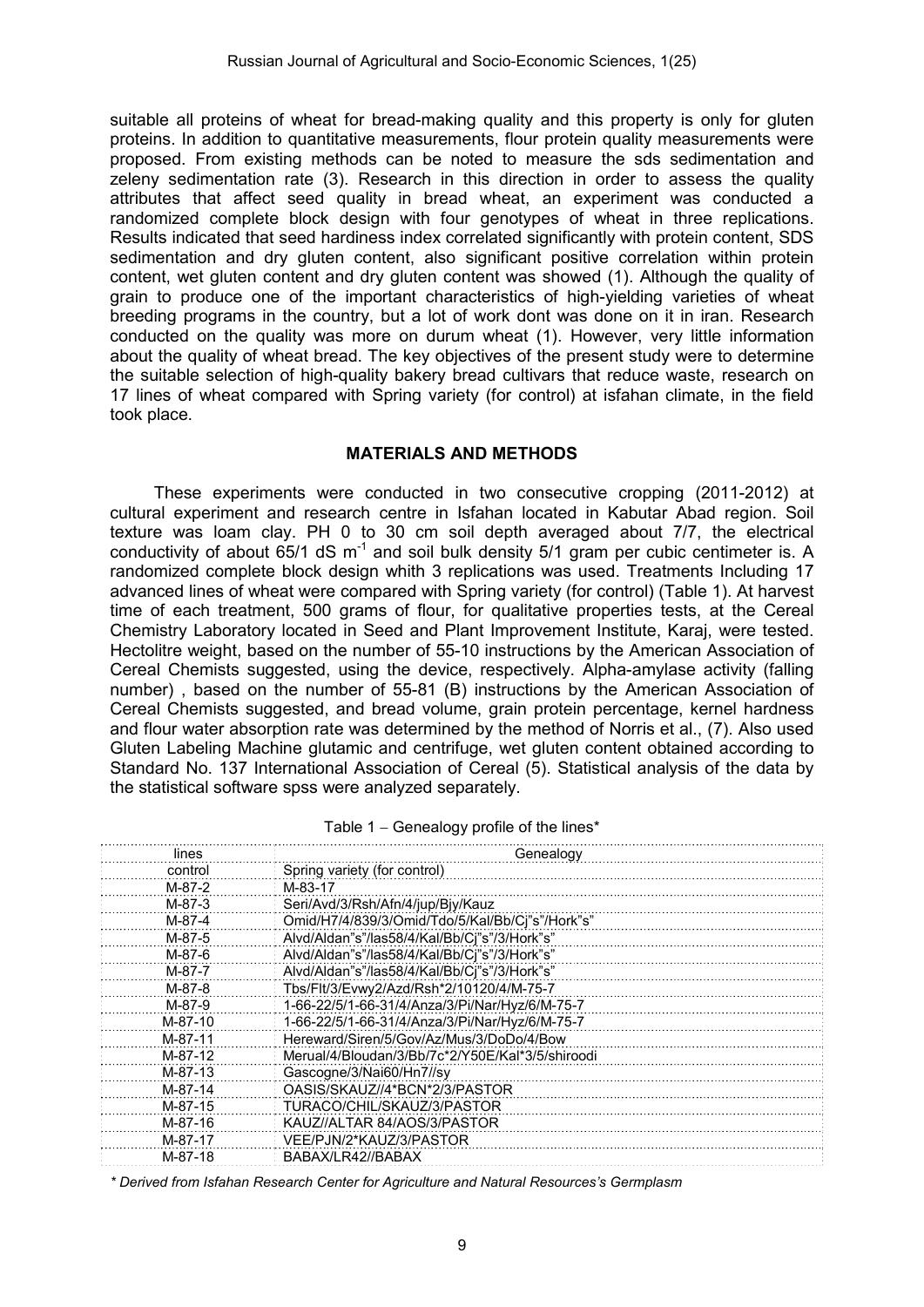### RESULTS AND DISCUSSION

The results showed that, lines test cases from all characteristics of qualitative including: grain weight, hectolitre weight, protein content, Zeleny sedimentation rate, bread volume, grain moisture content, grain hardness, water absorption, falling number, wet and dry gluten content, gluten index and SDS sedimentation rate, with compare together and control variety had significant influence in 1% probability (Table 2).

Table 2 - ANOVA results of quality and quantity parameters of treated wheat lines (two years) [Part 1]

| Sources of<br>changes  | zeleni                | Protein                | Weight of 1000<br>seeds | Drv<br>aluten         | Degree of<br>freedom | volume                 |
|------------------------|-----------------------|------------------------|-------------------------|-----------------------|----------------------|------------------------|
| Year                   | $2/098$ <sup>ns</sup> | 0/018 $\mathrm{^{ns}}$ | $1/068$ <sup>ns</sup>   | $0/014$ <sup>ns</sup> |                      | 137/345 $\frac{1}{10}$ |
| Genotype               | $8/691**$             | $0/276$ **             | $56/564$ **             | $2/163$ **            | 17                   | 2921/436 **            |
| Year                   | $**$<br>104/083       | $***$<br>12/813        | $3004/113$ **           | 700/02 **             |                      | $**$<br>76960/083      |
| Genotype * year        | $6/103$ **            | $0/312**$              | 29/489 **               | $1/812**$             | 17                   | 2237/672 **            |
| Frror                  | 807/006               | 0/006                  | 0/867                   | 0/043                 | 70                   | 75/745                 |
| Changes<br>coefficient | 3/55                  | 1/77                   | 8/14                    | 6/05                  |                      | 4/64                   |
| R-Square               | 0/876                 | 0/983                  | 0/987                   | 0/961                 |                      | 0/969                  |

Table 2 – ANOVA results of quality and quantity parameters of treated wheat lines (two years) [Part 2]

| Sources of<br>changes  | Falling<br>Number     | Water<br>intake       | Hardness              | <b>SDS</b>            | Degree of<br>freedom | Wet gluten            |
|------------------------|-----------------------|-----------------------|-----------------------|-----------------------|----------------------|-----------------------|
| Year                   | $0/715$ <sup>ns</sup> | $0/013$ <sup>ns</sup> | $0/668$ <sup>ns</sup> | $0/247$ <sup>ns</sup> |                      | $0/174$ <sup>ns</sup> |
| Genotype               | 27660/890 **          | $1/620$ **            | 12/624 **             | 38/876 **             | 17                   | 3754/260 *            |
| Year                   | 114367/688 **         | $5/741$ **            | $***$<br>205/556      | $***$<br>357/157      |                      | 334/333 *             |
| Genotype * year        | 27080/601 **          | $1/536$ **            | $11/094$ **           | $30/290$ **           |                      | $***$<br>2195/674     |
| Frror                  | 0/415                 | 0/018                 | 0/396                 | 0/383                 | 70                   | 0/059                 |
| Changes<br>coefficient | 11/33                 | 0/81                  | 2/59                  | 4/75                  |                      | 4/92                  |
| R-Square               | 1/00                  | 0/979                 | 0/998                 | 0/983                 |                      | 1/00                  |

*ns (no significant), \* significant (p<0.05), \*\*significant (p<0.01)*

As might was expected, the highest correlation was observed between wet gluten content and dry gluten content ( $r=0/927$  \*). Although the gluten content reflects the quantity of protein, highly significant positive correlation was found between protein content and dry gluten content ( $r=0/760$ <sup>\*\*</sup>), and wet gluten with protein content ( $r=0/653$ <sup>\*\*</sup>). Correlation between the characteristics of wet and dry gluten, gluten index and SDS sedimentation volume was positive and significant. Also, grain hardness index indicated significant positive correlation with protein content, water absorption, wet and dry gluten; Zeleny and SDS sedimentation rates (Table 3). Research has shown that the correlation between the protein percentage with hardness seed, grain moisture and water absorption, loaf volume, Zeleny and SDS sedimentation volume characteristics is positive and significant (2, 9). One of the most important factors in evaluating the quality of wheat bread volume is particularly large in the case of bread is very important. Bread volume is introduces to market characteristics. According to the results of the correlation coefficients, bread volume with wet and dry gluten content and Zeleny has a significant positive correlation. Arzani (1) in study the effect of environment on wheat quality traits, reported that environmental conditions have a significant effect on bread volume was observed. Also, correlation between bread volume and Zeleny number, a significant percentage of gluten and protein reported.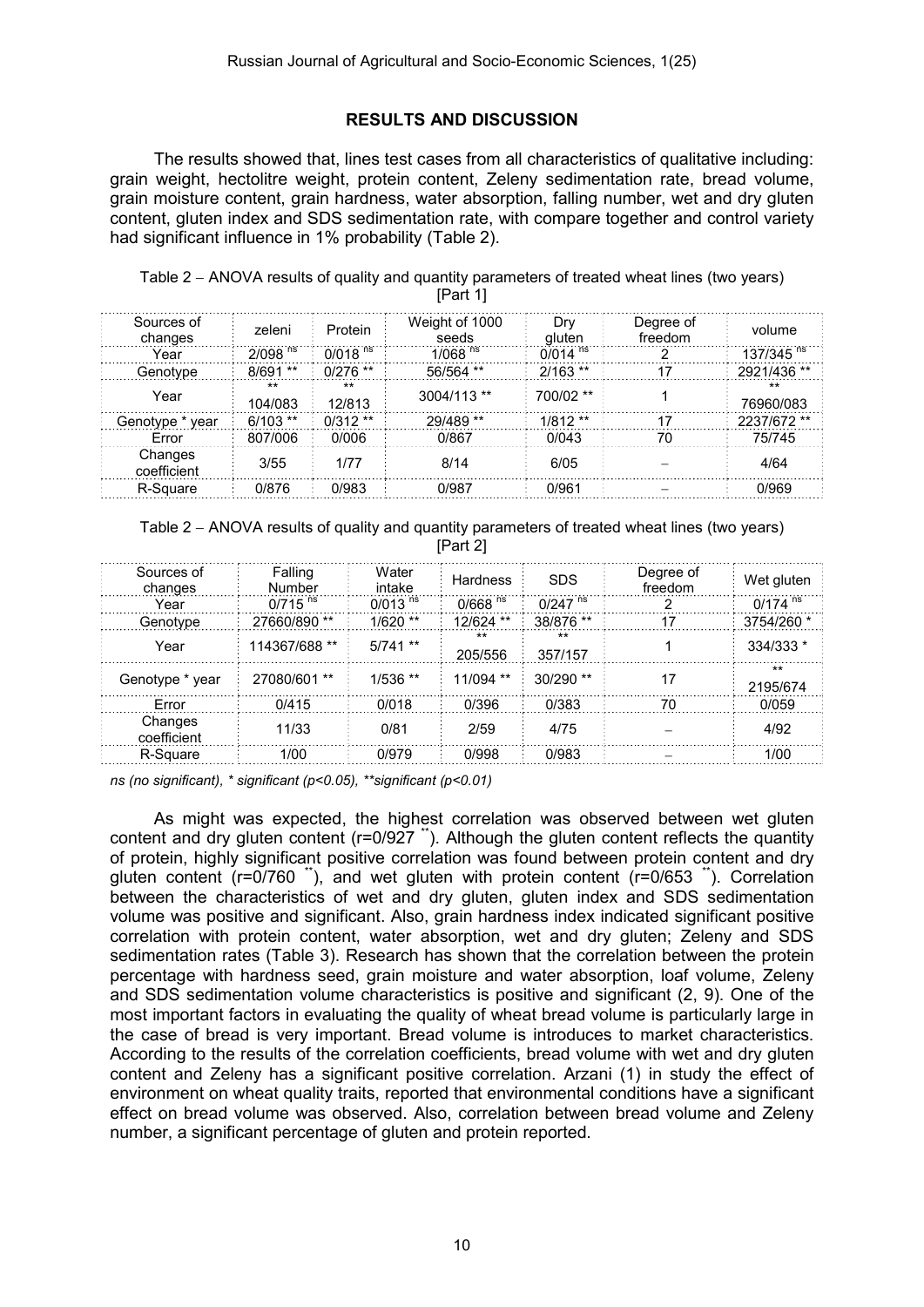| n/n                     | <b>SDS</b> | Dry<br>Gluten<br>(%) | Gluten<br>indec | Wet<br>Gluten<br>(%) | Falling<br>Number | Water<br>intake (%) | hardness   | <b>Humidity</b><br>(%) | <b>Bread</b><br>volum (m) | Zeleny<br>(m) | Protein<br>(%) | Hectoliter<br>weight (kg) | Weight of<br>1000 seeds<br>(gr) |
|-------------------------|------------|----------------------|-----------------|----------------------|-------------------|---------------------|------------|------------------------|---------------------------|---------------|----------------|---------------------------|---------------------------------|
| Weight of<br>1000 seeds |            |                      |                 |                      |                   |                     |            |                        |                           |               |                |                           |                                 |
| Hectoliter              |            |                      |                 |                      |                   |                     |            |                        |                           |               |                |                           | 0/095                           |
| Protein                 |            |                      |                 |                      |                   |                     |            |                        |                           |               |                | $-0/340$                  | $-0/473*$                       |
| Zeleny                  |            |                      |                 |                      |                   |                     |            |                        |                           |               | 0/551          | $-0/541$ **               | $-0/282$                        |
| Bread volume            |            |                      |                 |                      |                   |                     |            |                        |                           | $0/404$ *     | 0/270          | 0/168                     | $-0/149$                        |
| Humidity                |            |                      |                 |                      |                   |                     |            |                        | $-0/152$                  | 0/041         | $-0/100$       | $-0/398$                  | 0/341                           |
| hardness                |            |                      |                 |                      |                   |                     | 1          | $-0/066$               | 0/143                     | $0/485$ *     | 0/709          | $-0/340$                  | $-0/431$ *                      |
| Water intake            |            |                      |                 |                      |                   | 1                   | $0/559$ ** | $-0/346$               | $-0/114$                  | 0/291         | 0/620          | $-0/054$                  | $-0/311$                        |
| Falling number          |            |                      |                 |                      |                   | 0/036               | $-0/166$   | $-0/061$               | $-0/038$                  | 0/119         | 0/000          | $-0/035$                  | 0/212                           |
| Wet gluten              |            |                      |                 | 1                    | $-0/146$          | $0/516*$            | $0/610**$  | $-0/272$               | 0/352                     | $0/481$ *     | 0/653          | $-0/205$                  | $-0/531$ *                      |
| Gluten index            |            |                      |                 | $0/498$ *            | 0/012             | $0/420$ *           | $0/607$ ** | $-0/047$               | 0/207                     | 0/260         | $0/406$ *      | $-0/201$                  | $-0/048$                        |
| Dry gluten              |            |                      | $0/441$ *       | $0/927**$            | $-0/105$          | $0/614$ **          | $0/614$ ** | $-0/412*$              | $0/420$ *                 | $0/594$ **    | 0/760          | $-0/015$                  | $-0/551$ **                     |
| <b>SDS</b>              |            | $0/456$ *            | $0/549$ **      | $0/423$ *            | 0/204             | 0/394               | $0/719$ ** | 0/207                  | 0/076                     | 0/030         | 0/142          | $-0/167$                  | 0/113                           |

Table 3 - Correlation coefficient of quality parameters of promising lines of wheat

*ns (no significant), \* significant (p<0.05), \*\* significant (p<0.01)*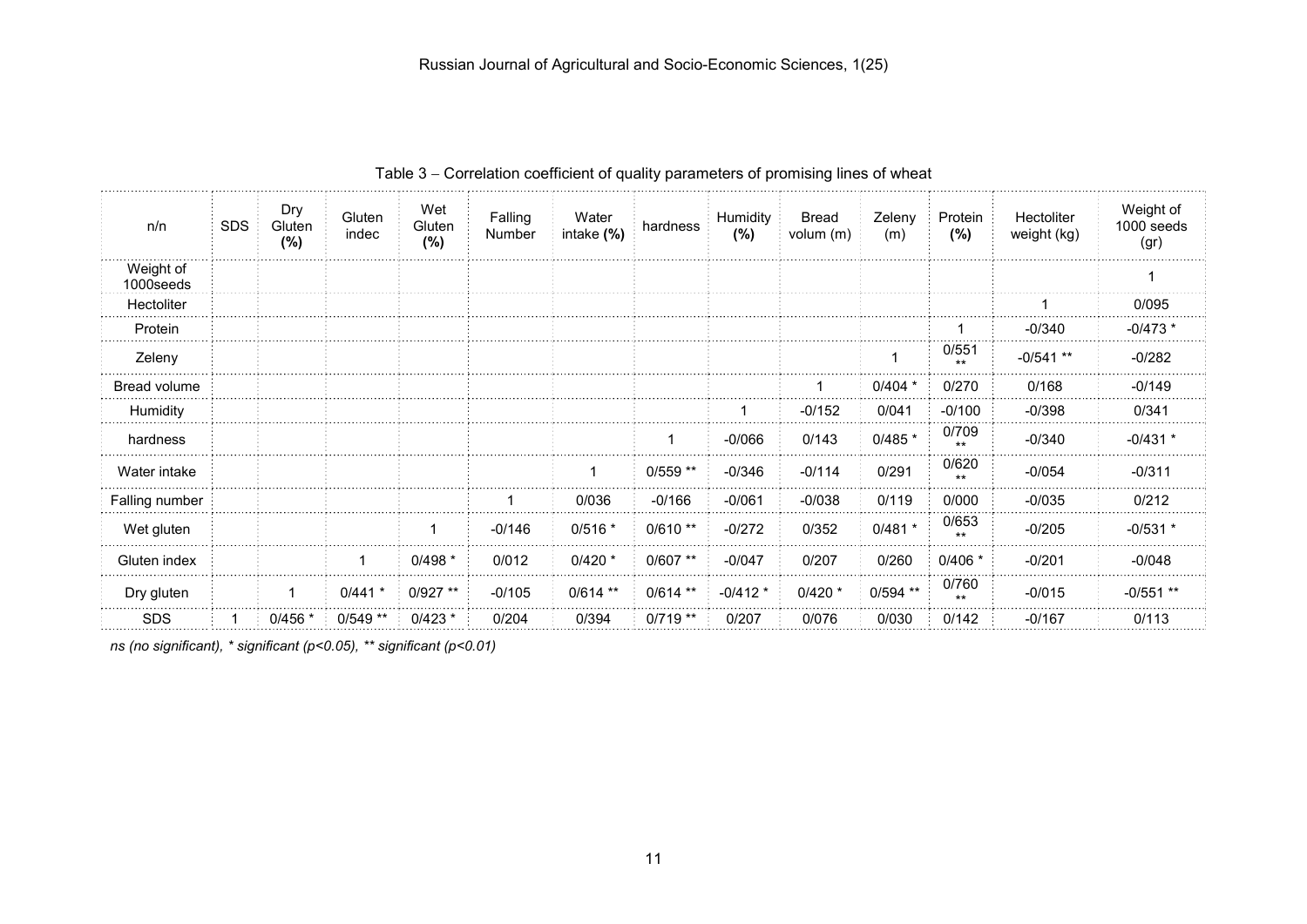Shahin nia et al., The survey showed that in the most of most lines with high bread volume, the volume will be high Zeleny, although in the some lines with high Zeleny volume may be relatively low bread volume. This is due to the effect of the protein percentage on the number of Zeleny. Correlation between seed weight and other quality traits such as protein content, dry gluten content were negative and significant. In this regard, Norris et al., (7) found that weight loss of saving grain starch led to protein content per unit volume is increased, because one of the first enzymes of starch synthesis, adenylate phosphate transferase is Glvkzyk, that in the stress condition, its value is reduced significantly. Thus, in the qualitative characteristics, protein content, dry gluten, grain hardness were significantly correlated with a greater number of characteristics (Table 3).

In this regard, In order to explore the diversity and path coefficient analysis of breadmaking quality traits by path coefficient analysis, 145 bread wheat genotypes in augmented design compared with three controls: Roshan, Ghods and Mahdavi, were evaluated. The results demonstrate the importance significant and direct effect Bread sedimentation SDS, bread volume, grain moisture and water absorption and were indirect effects of these characteristics by protein percentage on the SDS sedimentation volume changes. The results of the study of correlation between qualitative traits, on direct and significant relationship between protein content and SDS sedimentation volume with other bread quality traits were testified (8). In an experimental study of plant density on quality characteristics of wheat Kouhdasht, at Gonbad dry conditions in a factorial randomized complete block design was conducted. Correlation analysis indicates, was significant positive correlation between Zeleny and bread volume and grain hardness (5). In this regard, in one study that conducted to assess the qualitative characteristics influencing grain quality of wheat bread, The experiment used a randomized complete block design with four genotypes of wheat in the crop year 80-1379 was administered in 3 replicates, the results indicated that seed hardiness correlated significantly with protein content, SDS sedimentation and dry gluten content, also,was significant positive correlation between protein content, with wet gluten content and dry gluten content showed (2). According to the results of the correlation coefficients (Table 3), in the justification noted the relationship should be due to filling the empty space between the cells with the protein particles, hard grains wheat and glassy, have more protein than of soft wheat. Therefore, grain hardness with other properties directly with the protein shows significant correlation, and indirectly affect with the amount of water absorbed by the flour and Zeleny volume will be effective (9). SDS sedimentation showed significantly positive correlation with grain hardness. In fact, with increase in grain hardness, proteins' affecting the seed quality is enhanced. Given that the gluten content reflects the quantity of protein, positive correlation between protein content and gluten content seem logical. It should be noted, due to the relatively high correlation between dry gluten with protein content (quantity), on the other hand grain hardness have high correlation with SDS sedimentation as an important measure of protein quality, so the dry gluten and grains hardness for choices in order to improve the quality of wheat bread can be used.

# REFERENCES

- [1] Arzani, A.2002. Grain quality of durum wheat germplasm as affected by heat and drought stress at grain filling period. Wheat Imformation Service 94:9-14.
- [2] Eslami, M, Meybodi, S.A.D, 2005. Grain Quality Traits and capabilities of their heritability In durum wheat genotypes Agricultural Sciences and Natural Resources.year 9. No 3. 121:128.
- [3] Gupta, R.B., F.Bekes and Y. Popineaut.1995.Biochemical basis of flour properties in bread wheat .J.Cereal Sci. 103:116.
- [4] Khalil Zadeh, AS, Gharib eshghi, A .2002. evaluate cultivars and advanced lines of bread wheat for resistance to cold / Proceedings of the Eighth Conference of Crop Sciences, Iran, Gilan University, 234 :239.
- [5] Maassoudifar, O. Mohammadkhani, M.A., 2005. Study of effects plant density on quality characteristics in wheat. Iranian Journal of Biology. Volume 18. no1. 69:71.